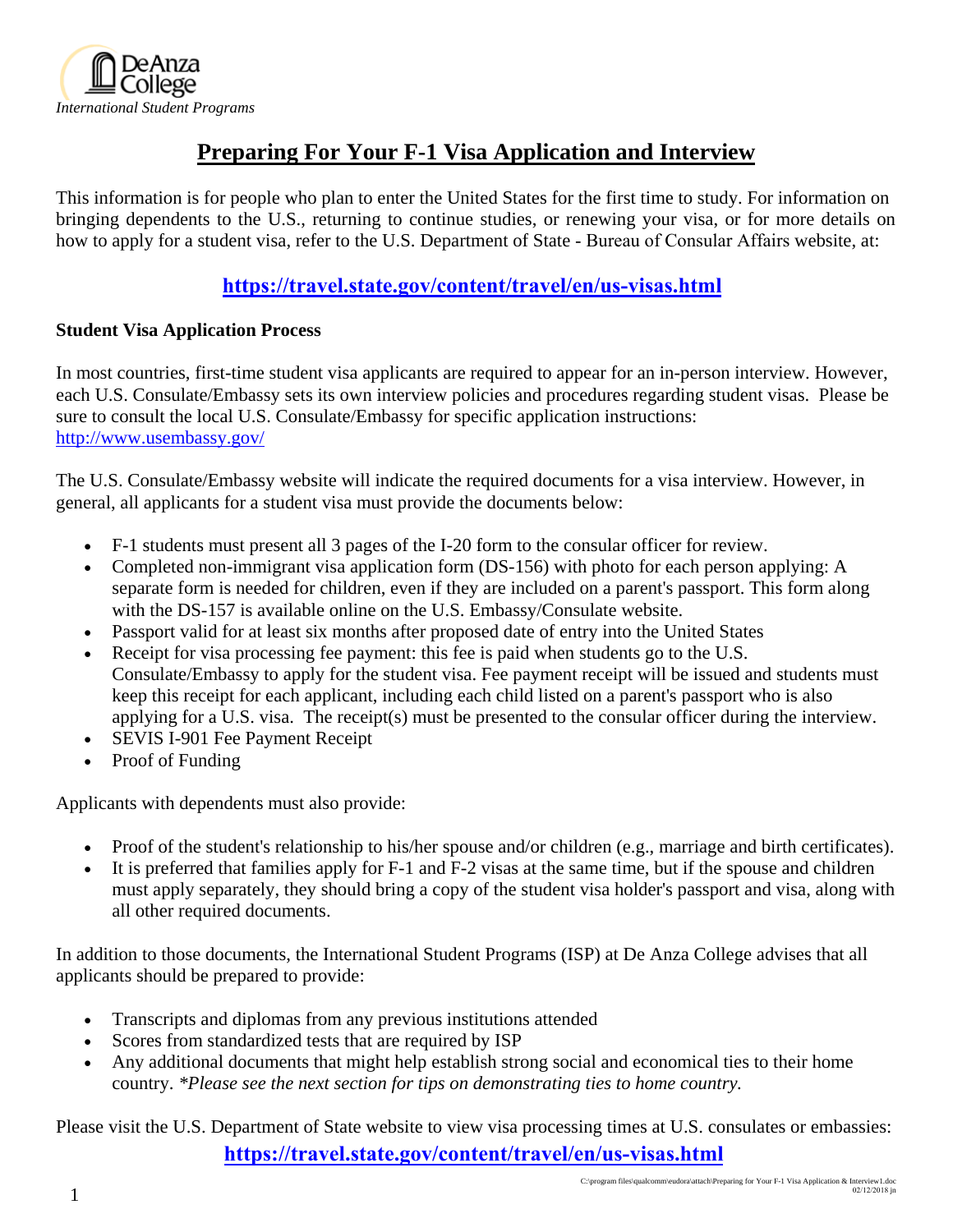#### **\*Showing Ties to Home Country**

Occasionally students have been denied visas due to the consular officer not being sufficiently convinced of the student's intentions to return to their native country after completing their studies. The common reason for a visa denial is on the basis of Section 214(b) of the Immigration and Nationality Act (INA) that states: "Every alien shall be presumed to be an immigrant until he establishes to the satisfaction of the consular officer, at the time of application for admission, that he is entitled to a nonimmigrant status..."

This essentially means that the student must prove beyond doubt "permanent residence" or "strong ties" to his home country. Fortunately, a visa denial is not permanent and can be reversed, if the student can show new, irrefutable evidence.

Here are some tips to demonstrate students' strong ties to their home country:

- Convince the consular officer that the sole (not just "primary") purpose of the visit to the U.S. is to pursue a program of study
- Outline post-graduation plans upon returning to home country
- Document family ties, business interests, and assets in home country
- Discuss job prospects in home country upon completion of education in the U.S.

#### **Additional Tips on Applying for a Student Visa**

In addition to providing the right documents and having the right reasons, making a positive impression on the consular officer is critical in the application process:

- 1. **Speak in English** Practice interviewing in English with a native English speaker. Being fluent and confident will help present the case. However, avoid preparing a speech.
- 2. **Speak for yourself** Make the case independently. Having parents or others speak on a student's behalf does not make a good impression on the consular officer
- 3. **Be brief** Keep answers and explanations short and to the point, as consular officers can only spend a few minutes with each applicant
- 4. **Be positive** Do not argue with the consular officer or come across as rude and sarcastic; even if the visa application is denied.

In the event that students are denied a student visa, it is important to not get upset or argue with the consular officer. Most often, these students will be given a letter that explains why the request has been denied. Students should politely ask the officer how they can improve their chances the next time and what additional documentation they should provide to reverse the denial. They should thank the officer and take down their name for future reference. Students should conduct a thorough re-evaluation of their case and contact ISP for assistance.

NOTE: When students successfully receive their student visa, the consular officer will seal their immigration documents in an envelope and attach it to their passport. **Students should not open this envelope!** The officer at the U.S. port of entry will open it.